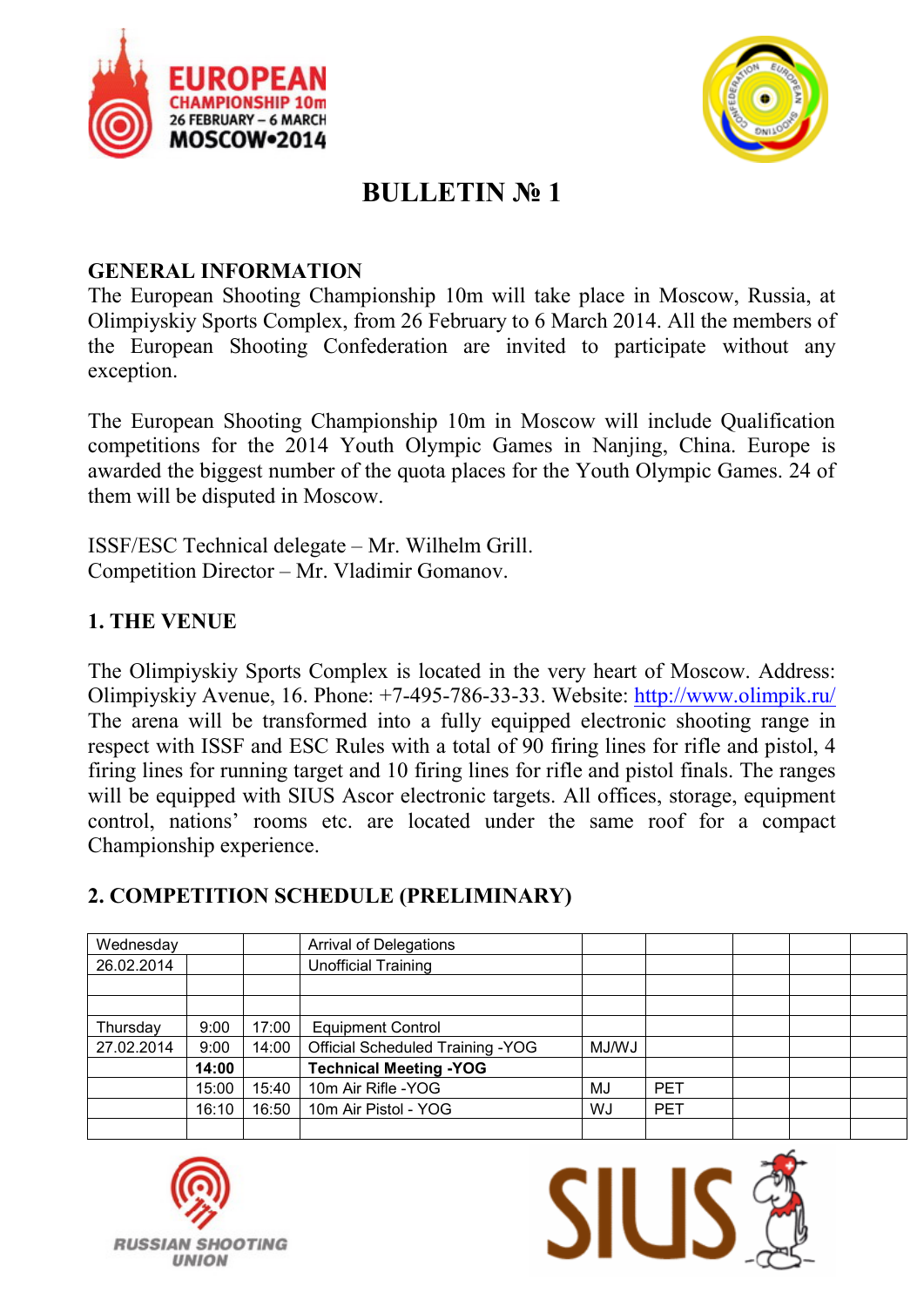



| Friday     | 9:00  | 16:30 | <b>Equipment Control</b>                  |                                       |                 |               |               |       |
|------------|-------|-------|-------------------------------------------|---------------------------------------|-----------------|---------------|---------------|-------|
| 28.02.2014 | 9:00  | 9:50  | 10m Air Pistol - YOG                      | <b>WJ</b><br><b>Rep.Time</b><br>10:20 |                 | <b>Finals</b> | 10:50         |       |
|            | 10:35 | 11:50 | 10m Air Rifle - YOG                       | <b>MJ</b>                             | <b>Rep.Time</b> | 12:20         | <b>Finals</b> | 12:50 |
|            |       |       | Award Ceremony 10m Air Pistol -           |                                       |                 |               |               |       |
|            | 11:45 |       | <b>YOG</b>                                | WJ                                    |                 |               |               |       |
|            | 13:45 |       | Award Ceremony 10m Air Rifle - YOG        | MJ                                    |                 |               |               |       |
|            | 14:30 | 15:10 | 10m Air Rifle - YOG                       | WJ                                    | PET             |               |               |       |
|            | 15:40 | 16:20 | 10m Air Pistol - YOG                      | MJ                                    | <b>PET</b>      |               |               |       |
|            | 18:00 |       | <b>Opening Ceremony</b>                   |                                       |                 |               |               |       |
|            |       |       |                                           |                                       |                 |               |               |       |
| Saturday   | 9:00  | 17:00 | <b>Equipment Control</b>                  |                                       |                 |               |               |       |
| 01.03.2014 | 9:00  | 10:15 | 10m Air Pistol - YOG                      | <b>MJ</b><br><b>Rep.Time</b><br>10:55 |                 | <b>Finals</b> | 11:15         |       |
|            | 11:00 | 11:50 | 10m Air Rifle - YOG                       | <b>WJ</b>                             | <b>Rep.Time</b> | 12:20         | <b>Finals</b> | 12:50 |
|            |       |       | Award Ceremony 10m Air Pistol -           |                                       |                 |               |               |       |
|            | 12:10 |       | <b>YOG</b>                                | MJ                                    |                 |               |               |       |
|            | 13:45 |       | Award Ceremony 10m Air Rifle - YOG        | WJ                                    |                 |               |               |       |
|            | 9:00  | 13:00 | <b>Official Training - Running Target</b> |                                       |                 |               |               |       |
|            | 13:00 |       | <b>Technical Meeting</b>                  |                                       |                 |               |               |       |
|            | 14:00 | 16:30 | <b>Running Target Mixed</b>               | <b>W/WJ</b>                           | <b>PET</b>      |               |               |       |
|            | 15:00 | 15:40 | 10m Air Rifle                             | MJ                                    | <b>PET</b>      |               |               |       |
|            | 16:10 | 16:50 | 10m Air Pistol                            | WJ                                    | <b>PET</b>      |               |               |       |
|            |       |       |                                           |                                       |                 |               |               |       |
| Sunday     | 9:00  | 17:00 | <b>Equipment Control</b>                  |                                       |                 |               |               |       |
| 02.03.2014 | 9:00  | 9:50  | 10m Air Pistol                            | <b>WJ</b>                             | <b>Rep.Time</b> | 10:20         | <b>Finals</b> | 10:50 |
|            | 9:00  | 13:00 | <b>Running Target Mixed</b>               | W/WJ                                  |                 |               |               |       |
|            | 10:35 | 11:50 | 10m Air Rifle                             | <b>MJ</b>                             | <b>Rep.Time</b> | 12:20         | <b>Finals</b> | 12:50 |
|            | 11:45 |       | Award Ceremony 10m Air Pistol             | WJ                                    |                 |               |               |       |
|            | 12:45 |       | Award Ceremony Air Rifle                  | MJ                                    |                 |               |               |       |
|            | 13:45 |       | Award Ceremony Running Target             | <b>W/WJ</b>                           |                 |               |               |       |
|            | 13:00 | 13:40 | 10m Air Pistol                            | MJ                                    | <b>PET</b>      |               |               |       |
|            | 14:10 | 14:50 | 10m Air Rifle                             | WJ                                    | PET             |               |               |       |
|            | 14:30 |       |                                           |                                       |                 |               |               |       |
|            |       | 17:00 | <b>Running Target Mixed</b>               | M/MJ                                  | <b>PET</b>      |               |               |       |
|            | 15:30 | 18:30 | Air 50, Pistol                            | M/W/MJ/WJ                             |                 |               |               |       |
|            |       |       |                                           |                                       |                 |               |               |       |
| Monday     | 9:00  | 17:00 | <b>Equipment Control</b>                  |                                       |                 |               |               |       |
| 03.03.2014 | 9:00  | 9:50  | 10m Air Rifle                             | WJ                                    | <b>Rep.Time</b> | 10:20         | <b>Finals</b> | 10:50 |
|            | 9:00  | 15:00 | <b>Running target Mixed</b>               | M/MJ                                  |                 |               |               |       |
|            | 10:35 | 11:50 | 10m Air Pistol                            | <b>MJ</b>                             | <b>Rep.Time</b> | 12:20         | <b>Finals</b> | 12:50 |
|            | 11:45 |       | Award Ceremony 10m Air Rifle              | WJ                                    |                 |               |               |       |
|            | 13:45 |       | Award Ceremony 10m Air Pistol             | MJ                                    |                 |               |               |       |
|            | 15:45 |       | Award Ceremony Running Target             | M/MJ                                  |                 |               |               |       |
|            | 13:00 | 13:40 | 10m Air Rifle                             | M                                     | <b>PET</b>      |               |               |       |
|            | 14:10 | 14:50 | 10m Air Pistol                            | W                                     | <b>PET</b>      |               |               |       |
|            | 15:30 | 17:00 | <b>Running Target</b>                     | <b>W/WJ</b>                           | <b>PET</b>      |               |               |       |
|            | 17:00 | 18:30 | <b>Running Target</b>                     | M/MJ                                  | <b>PET</b>      |               |               |       |
| Tuesday    |       |       |                                           |                                       |                 |               |               |       |



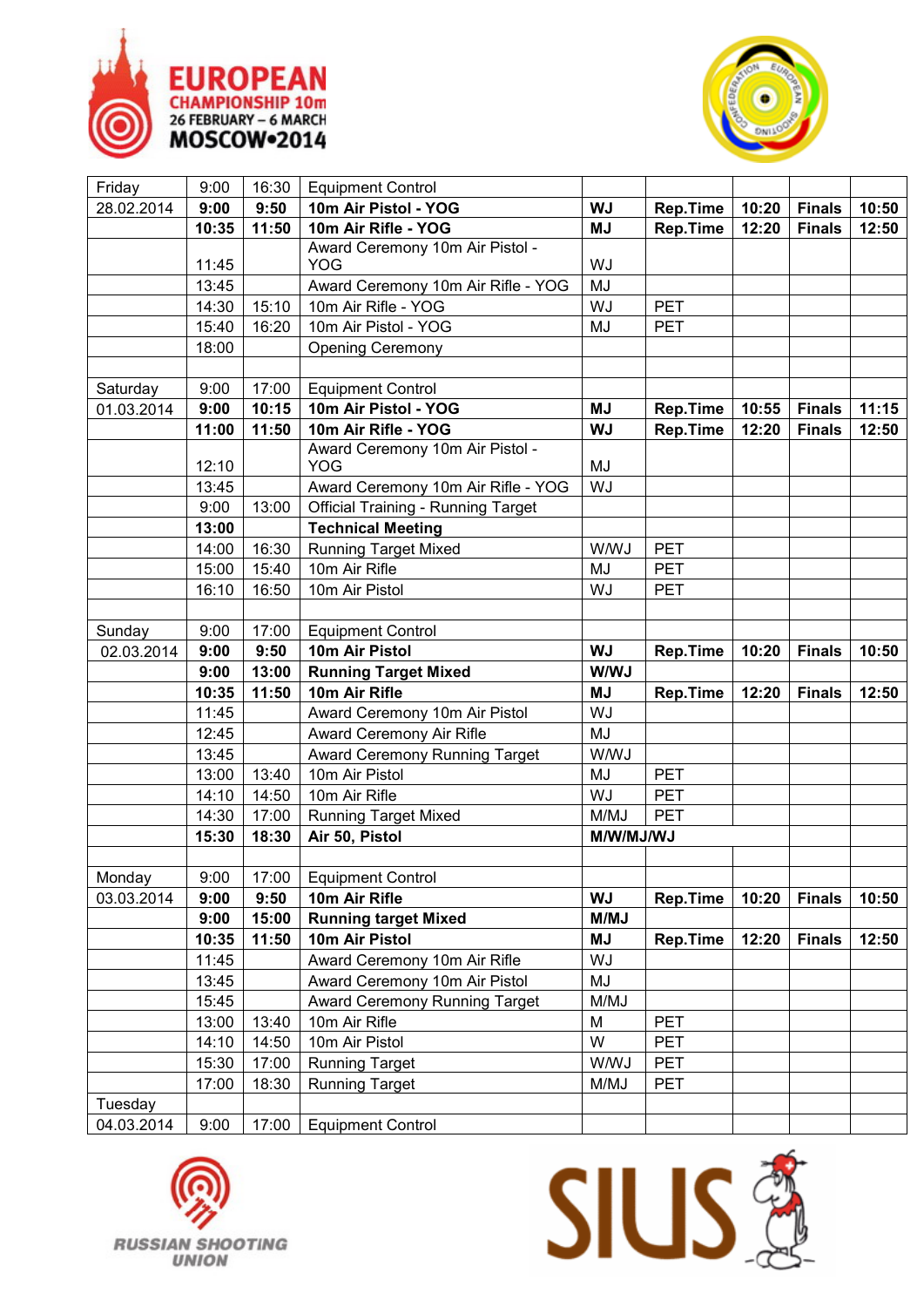



|            | 9:00       | 9:50  | 10m Air Pistol                       | W           | Rep.Time           | 10:20 | <b>Finals</b> | 10:50 |
|------------|------------|-------|--------------------------------------|-------------|--------------------|-------|---------------|-------|
|            | 9:00       |       | Running Target - slow                | <b>W/WJ</b> |                    |       |               |       |
|            | 10:35      | 11:50 | 10m Air Rifle                        | M           | Rep.Time           | 12:20 | <b>Finals</b> | 12:50 |
|            | 11:00      |       | Running Target - slow                | M/MJ        |                    |       |               |       |
|            | 14:30      |       | <b>Running Target - fast</b>         | W/WJ        | <b>Medal Match</b> |       | 16:30         |       |
|            | 11:45      |       | Award Ceremony 10m Air Pistol        | W           |                    |       |               |       |
|            | 13:45      |       | Award Ceremony 10m Air Rifle         | M           |                    |       |               |       |
|            | 18:30      |       | <b>Award Ceremony Running Target</b> | W/WJ        |                    |       |               |       |
|            | 13:00      | 13.40 | 10m Air Rifle                        | W           | <b>PET</b>         |       |               |       |
|            | 14:10      | 14.50 | 10m Air Pistol                       | M           | <b>PET</b>         |       |               |       |
|            | 15:30      | 18:30 | Air 50, Rifle                        | M/W/MJ/WJ   |                    |       |               |       |
|            |            |       |                                      |             |                    |       |               |       |
| Wednesday  | 9:00       | 17:00 | <b>Equipment Control</b>             |             |                    |       |               |       |
| 05.03.2014 | 9:00       | 10:15 | 10m Air Pistol                       | M           | <b>Rep.Time</b>    | 10:55 | <b>Finals</b> | 11:15 |
|            | 9:00       |       | <b>Running Target - fast</b>         | M/MJ        | <b>Medal Match</b> |       |               | 13:30 |
|            | 11:00      | 11:50 | 10m Air Rifle                        | W           | Rep.Time           | 12:20 | <b>Finals</b> | 12:50 |
|            | TBD        |       | Award Ceremony 10m Air Pistol        | M           |                    |       |               |       |
|            | <b>TBD</b> |       | Award Ceremony 10m Air Rifle         | W           |                    |       |               |       |
|            | <b>TBD</b> |       | Award Ceremony Running Target        | M/MJ        |                    |       |               |       |
|            | TBD        |       | <b>Closing Ceremony</b>              |             |                    |       |               |       |
|            |            |       | <b>Closing Dinner</b>                |             |                    |       |               |       |
|            |            |       |                                      |             |                    |       |               |       |
| Thursday   |            |       | Departure of Delegations             |             |                    |       |               |       |
| 06.03.2014 |            |       |                                      |             |                    |       |               |       |

### **3. ENTRY PROCESS**

The competition will be conducted according to ISSF and ESC Rules and Regulations.

The maximum number of athletes per event will be three (3) as indicated in the ESC "General Regulations" (article 6.5.5.1). Final Entries for Shooters and for Officials must be made by online registration at http://entry.issf-sports.info. The ISSF Online Registration Service will be available starting November 2013. Final Entries can by exception be faxed to ISSF Headquarters at +49 89 544 355 44. All other forms, except Annexes 2, 3, 4 and 9, must be sent to the Organizing Committee at info@ech2014.com. Please see Annex 6.1, 6.2, 6.3 and 6.4.

Any athlete, who participates in the Youth Olympic Games Qualification event, can participate also in the same senior or junior event of the Championship. All entries for participation in the Youth Olympic Games Qualification must be done through the ISSF.



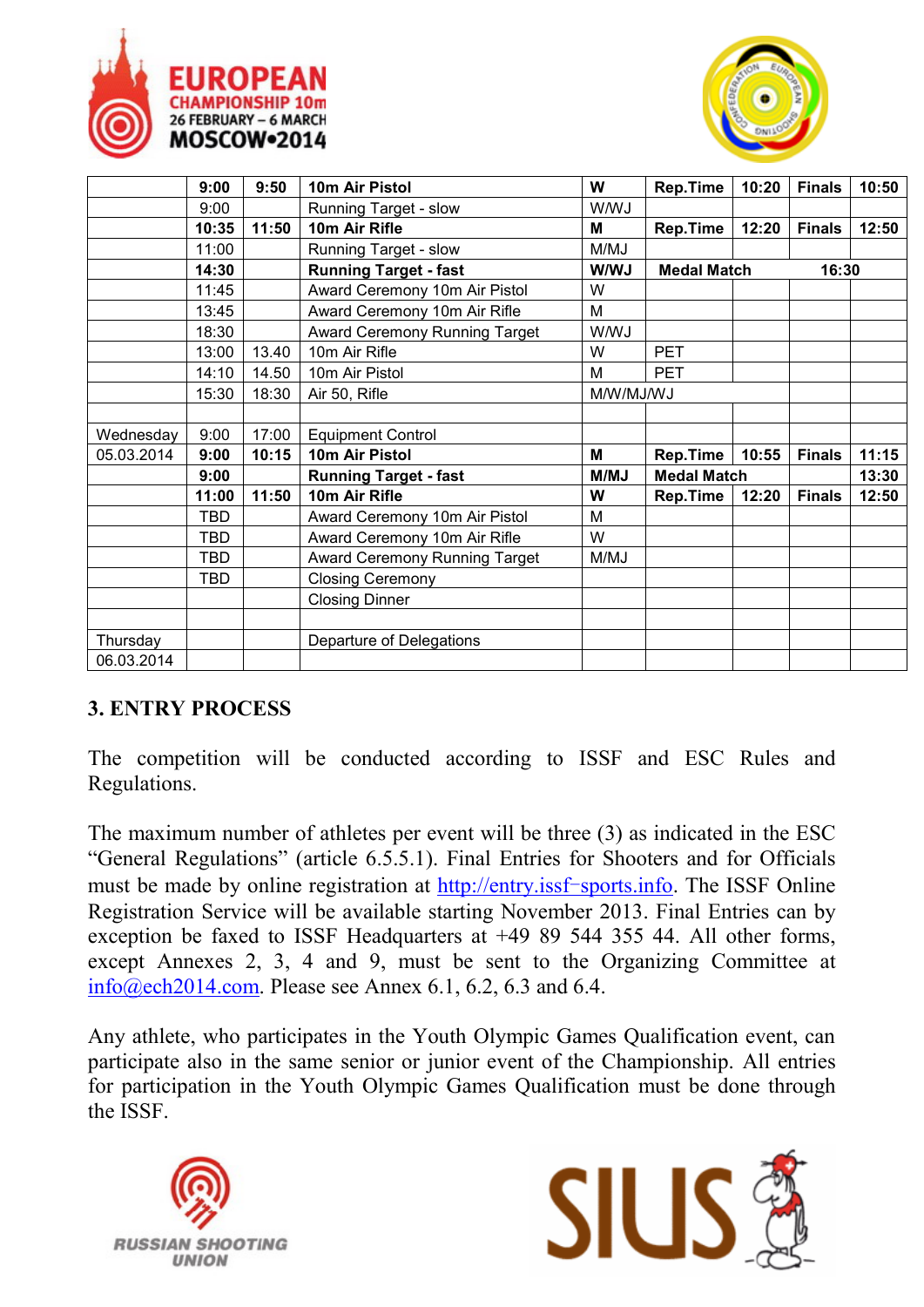



#### **ISSF ID Number**

According to ESC and ISSF General Regulations, all shooters must have an ISSF ID Number before participation in any ISSF supervised competition or Championship. Shooters without an ISSF ID Number will not be allowed to participate in the competition.

#### **Entry fees**

| Individual/per event     | 170 $\epsilon$           |
|--------------------------|--------------------------|
| Official                 | 50 $\epsilon$ per person |
| Late Entry Fee           | 50 € per late entry      |
| Cancellation fee         | 170 € per cancellation   |
| Media representative fee | 30 $\epsilon$ per person |

#### **Payment & Bank Details**

70% deposit for entry fees of athletes and officials, as well as late entry fees and cancellation fees, must be realized in Euro to the bank account below:

| <b>BENEFICIARY:</b>                                                                                                                                        | <b>Russian Shooting Union</b>                     |  |  |  |
|------------------------------------------------------------------------------------------------------------------------------------------------------------|---------------------------------------------------|--|--|--|
| <b>BENEFICIARY ADDRESS:</b>                                                                                                                                | Louzhnetskaya nab., 8, bld.1, of. 425, RUS-Moscow |  |  |  |
|                                                                                                                                                            | 119992                                            |  |  |  |
| Account:                                                                                                                                                   | 40703 978 2 00003 014382                          |  |  |  |
| <b>BENEFICIARY BANK:</b>                                                                                                                                   | <b>Bank Zenit</b>                                 |  |  |  |
| <b>BENEF.BANK ADDRESS:</b>                                                                                                                                 | Russia, 129110, Moscow, Bannyj per., 9            |  |  |  |
| Swift Code:                                                                                                                                                | <b>ZENIRUMM</b>                                   |  |  |  |
|                                                                                                                                                            | VTB BANK (DEUTSCHLAND) AG, Frankfurt am Main,     |  |  |  |
| Intermediary Bank:                                                                                                                                         | Germany                                           |  |  |  |
| Swift Code:                                                                                                                                                | <b>OWHBDEFF</b>                                   |  |  |  |
| Beneficiary's Bank acc.:                                                                                                                                   | 0103571014                                        |  |  |  |
| WHEN MAKING BANK TRANSFER PLEASE INDICATE YOUR COUNTY<br>(eg. "ENGLAND shooting team" or "shooting-Hungary")<br>SO THE BANK COULD DEFINE WHO THE SENDER IS |                                                   |  |  |  |

The deposit payment must be done no later than 27 January 2014.

All amounts must be paid in Euro and include any transfer fees or similar that the bank may charge.

The remaining 30% of the amount due must be paid upon arrival before the start of the competitions in Russian roubles cash according to the exchange rate of the Central Bank of the Russian Federation on the day of payment.



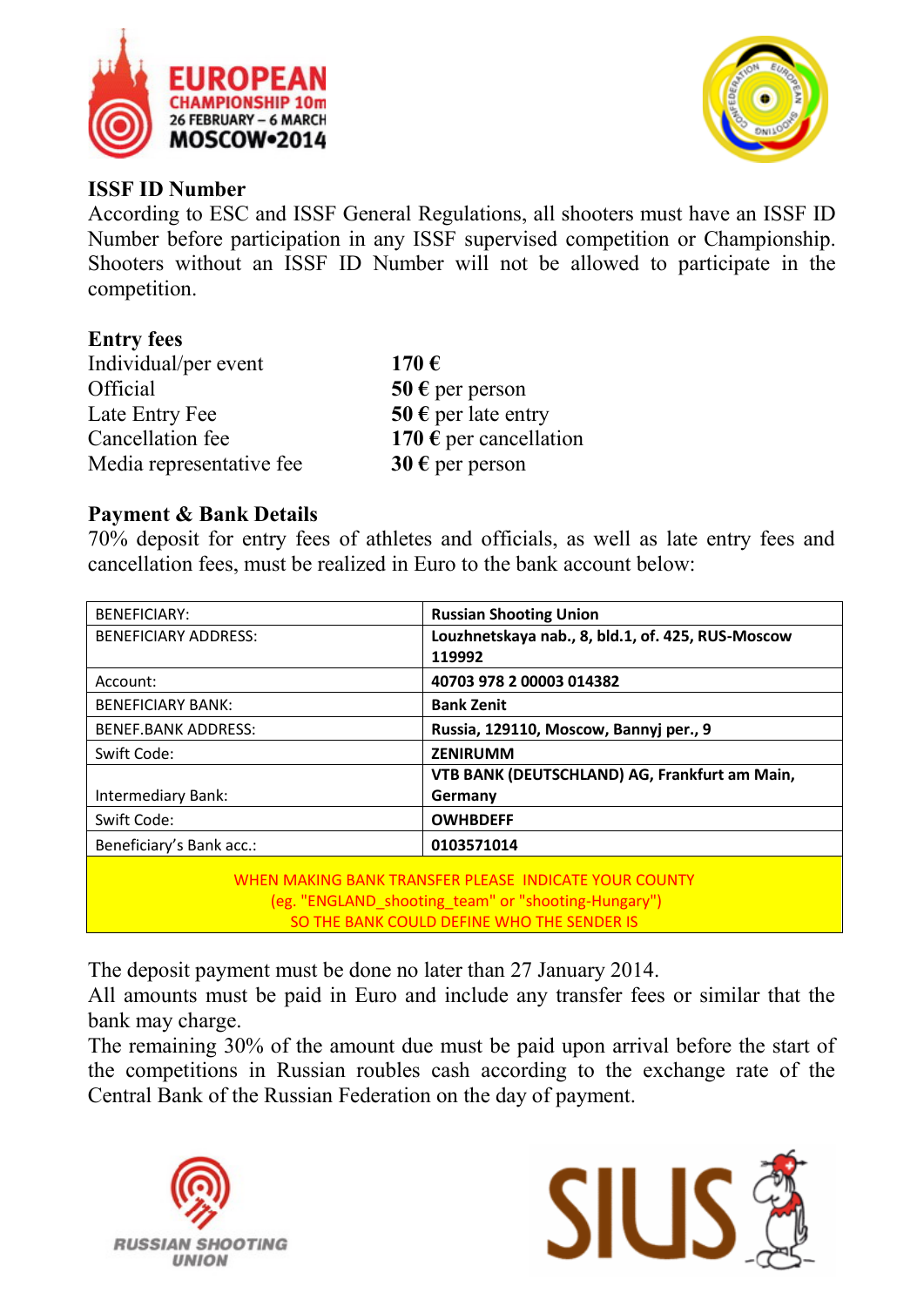



#### **Late Entries**

Late Entries will be allowed only according to ISSF rule 3.7.3.4. Any additional entries received after the deadline of three (3) days before the Official Arrival may not participate (ISSF Rule 3.7.3.5).

#### **Replacements**

Replacement of a registered shooter by another already registered shooter is permitted. This change can only be made before 12.00 am the day before the Pre Event Training for that event (ISSF Rule 3.7.3.6).

#### **Cancellations**

Any federation reducing the number of shooters and/or officials after the Final Entry deadline is obliged to pay all applicable fees and costs including entry fees according to the number of shooters and entries on the Final Entry Forms originally received. If the applicable fees and costs are not paid no member of that federation may participate (ISSF Rule 3.7.4.3).

# **4. VISA**

Most nations in Europe require a visa to visit Russia. Each participating Federation must check the requirements for Visa well in advance. More information can be found at the Russian Consulate of your country.

Each participating federation must fill out the "Visa Support Form" and return to the Organizing Committee according to the deadline. Please see Annex 7

### **5. IMPORT OF AIR WEAPONS AND AMMUNITION**

Any delegation or individual athletes, who carry air weapons and/or ammunition, must declare them at customs. Upon arrival and receiving the luggage they have to fill in a customs declaration (2 copies), where it is necessary to indicate all air weapons and ammunition, and then go to the Red Channel of the customs. A representative of the Organizing Committee will be waiting by the customs and will help to fill in the declarations and get a stamp of the customs. After that the delegations and individual athletes, escorted by the representative of the Organizing Committee, must proceed to the bus and go to the venue. Over there all weapons and ammunitions will be taken for a guarded storage in a special room.



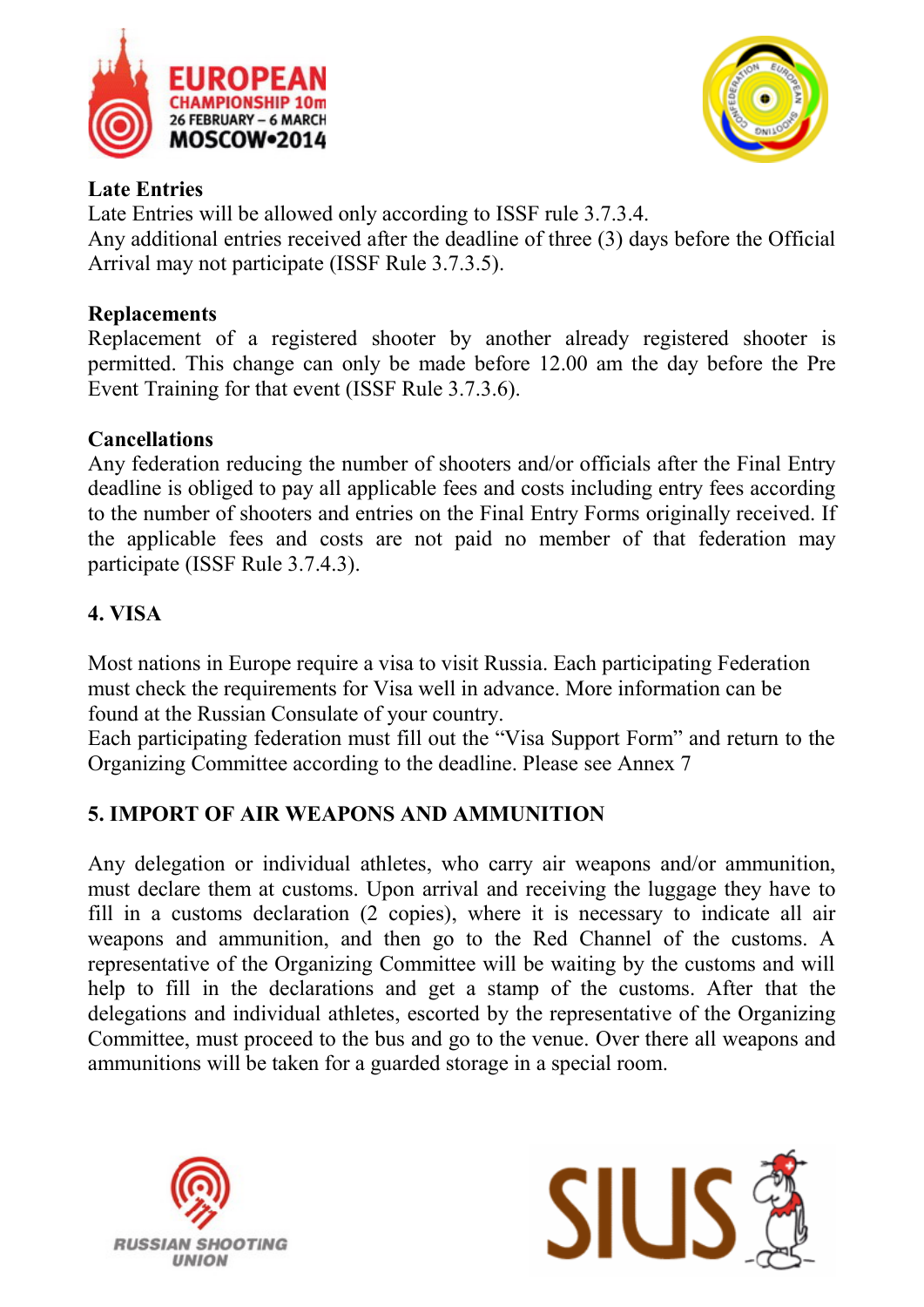



During the competitions the air weapons will be given and taken back to the storage. It is strongly not recommended to take the air weapons to the hotel, because, according to the Russian laws, the security of the hotel can withdraw the weapons till special investigation.

On the day of the departure the delegations and individual athletes must get back their air weapons at the venue and with the assistance of the representative of the Organizing Committee accomplish the same procedure as during the entrance to the country by filling in the customs declarations (2 copies) and going through the Red Channel.

### **6. ACCOMMODATION**

There are two official hotels. All rates are calculated per room / per night and include breakfast at the hotel.

**Hotel Holiday Inn Suschevsky \*\*\*\*plus** (1,5 km from venue – 5-10 min by bus/car)

Single 6700 RUR (equivalent to 155 Euro) per night/per room Double/Twin 7600 (equivalent to 175 Euro) RUR per night/per room Lunch – 1550 RUR (equivalent to 35 Euro), Dinner – 1550 RUR (equivalent to 35 Euro)

**Hotel Cosmos \*\*\*\*** (5,5 km from venue – 30-40 min by bus/car) Single 5200 RUR (equivalent to 120 Euro) per night/per room Double/Twin 5600 RUR (equivalent to 130 Euro) per night/per room Lunch – 700 RUR (equivalent to 16 Euro), Dinner – 700 RUR (equivalent to 16 Euro)

*Any additional costs must be settled directly with the hotel.*

### **Payment & Bank Details**

Payments for the accommodation must be made in advance through member federations, according to the deadlines. All amounts must be paid in Euro. All payments must include any transfer fees or similar that the bank may charge. All payments must be paid to the bank account below:



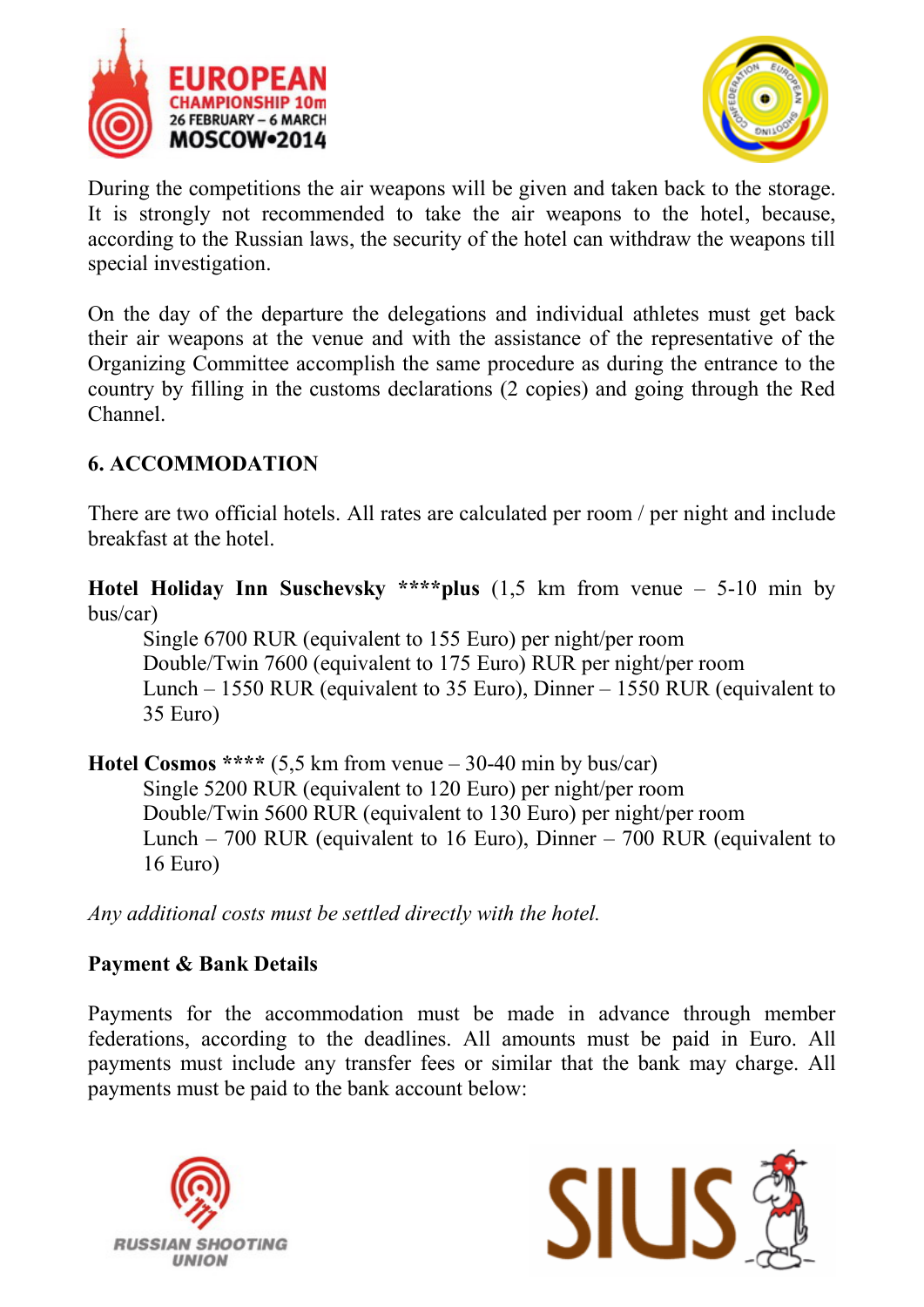



| <b>BENEFICIARY:</b>                                                                                                                                        | <b>FINDERLON HOLDING LTD.</b>                        |  |  |  |  |
|------------------------------------------------------------------------------------------------------------------------------------------------------------|------------------------------------------------------|--|--|--|--|
| <b>BENEFICIARY ADDRESS:</b>                                                                                                                                | 1, Place Longemalle, CH-1211 Geneve 3                |  |  |  |  |
| IBAN:                                                                                                                                                      | CH93 0874 1012 3443 0000 1                           |  |  |  |  |
| <b>BENEFICIARY BANK:</b>                                                                                                                                   | Credit Agricole Indosuez (SUISSE) SA                 |  |  |  |  |
| <b>BENEF.BANK ADDRESS:</b>                                                                                                                                 | 4, Quai General Guisan CH-1211 Geneva 3, Switzerland |  |  |  |  |
| <b>BIC CODE</b>                                                                                                                                            | <b>AGRICHGGXXX</b>                                   |  |  |  |  |
| CORR.BANK:                                                                                                                                                 | <b>CREDIT AGRICOLE, Paris</b>                        |  |  |  |  |
| <b>CORR. ACCOUNT:</b>                                                                                                                                      | 20 089 872 000                                       |  |  |  |  |
| <b>SWIFT CODE:</b>                                                                                                                                         | <b>AGRIFRPPXXX</b>                                   |  |  |  |  |
| WHEN MAKING BANK TRANSFER PLEASE INDICATE YOUR COUNTY<br>(eg. "ENGLAND_shooting_team" or "shooting-Hungary")<br>SO THE BANK COULD DEFINE WHO THE SENDER IS |                                                      |  |  |  |  |

A 70% deposit of the total amount due must be paid no later than 27 January 2014 in Euro. No reservation will be considered without the requested amount received according to the deadline. The last 30% of the total amount must be paid upon arrival in Moscow.

Preliminary Hotel Reservation Form (Please see Annex 2) must be completed and returned to the Organizing Committee by 24 December 2013.

Final Hotel Reservations Form (Please see Annex 3) must be completed and returned to the Organizing Committee by 27 January 2014.

Any change or cancellation must be notified to the Accommodation Department of the Local Organizing Committee no later than 27 January 2014. In case of cancellation after 27 January 2014 and/or no-show the hotel will charge a cancellation fee of 50% to the costs for all nights and rooms you have booked.

For cancellations made after 2 February 2014 and/or no-show the hotel will charge a cancellation fee of 100% to the costs for all nights and rooms you have booked.



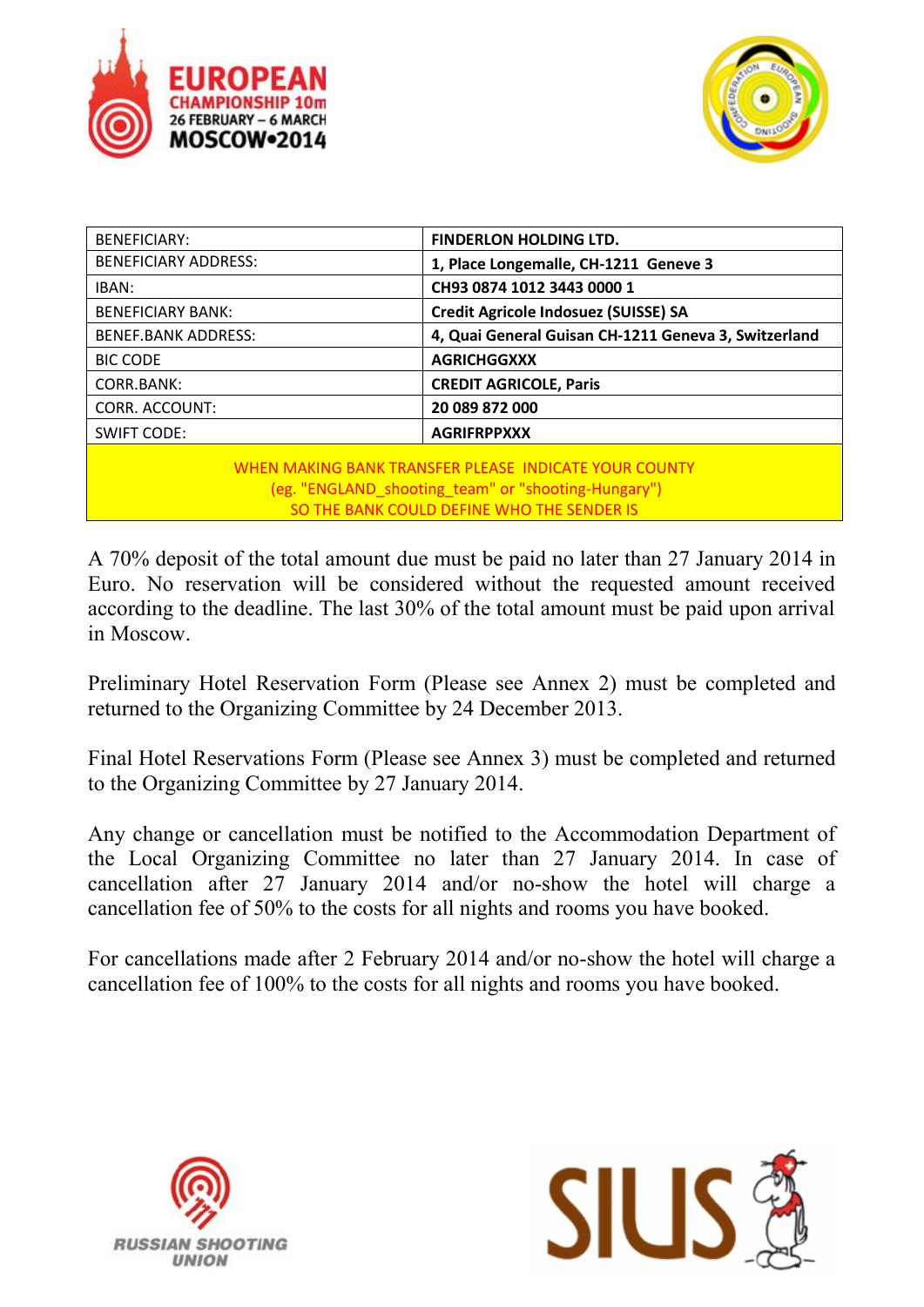



#### **7. TRANSPORTATION**

Official airports of the Championship are "Sheremetyevo", "Domodedovo" and "Vnukovo". The delegations will be met at the airport and transferred to the official hotels. The same procedure will be valid for the departure.

All transportation services requested in the "Final Travel Form", not cancelled at least 7 (seven) days before arrival, will be applicable by the Organizing Committee according to the number of passengers listed in the "Final Travel Form", for which the service has been required. Please see Annex 5.

No assistance or transportation will be provided to participants who are not accommodated at the official hotels.

The Organizing Committee will provide free transportation for all participants between the venue and the official hotels as from the 26th of February. Any participants not accommodated at the official hotels will be responsible for their own transport.

#### **8. ACCREDITATION**

Accreditation of all participants, guests and members of the press will take place upon arrival at the venue.

# **9. FIREARMS, AMMUNITION & EQUIPMENT STORAGE**

A guarded weapon, ammunition and equipment storage room will be located centrally at the venue.

#### **10. CATERING**

The venue features different cafeteria. There are also various restaurants and cafe in close proximity to the venue. A list of such institutions, recommended for visit, will be provided later.



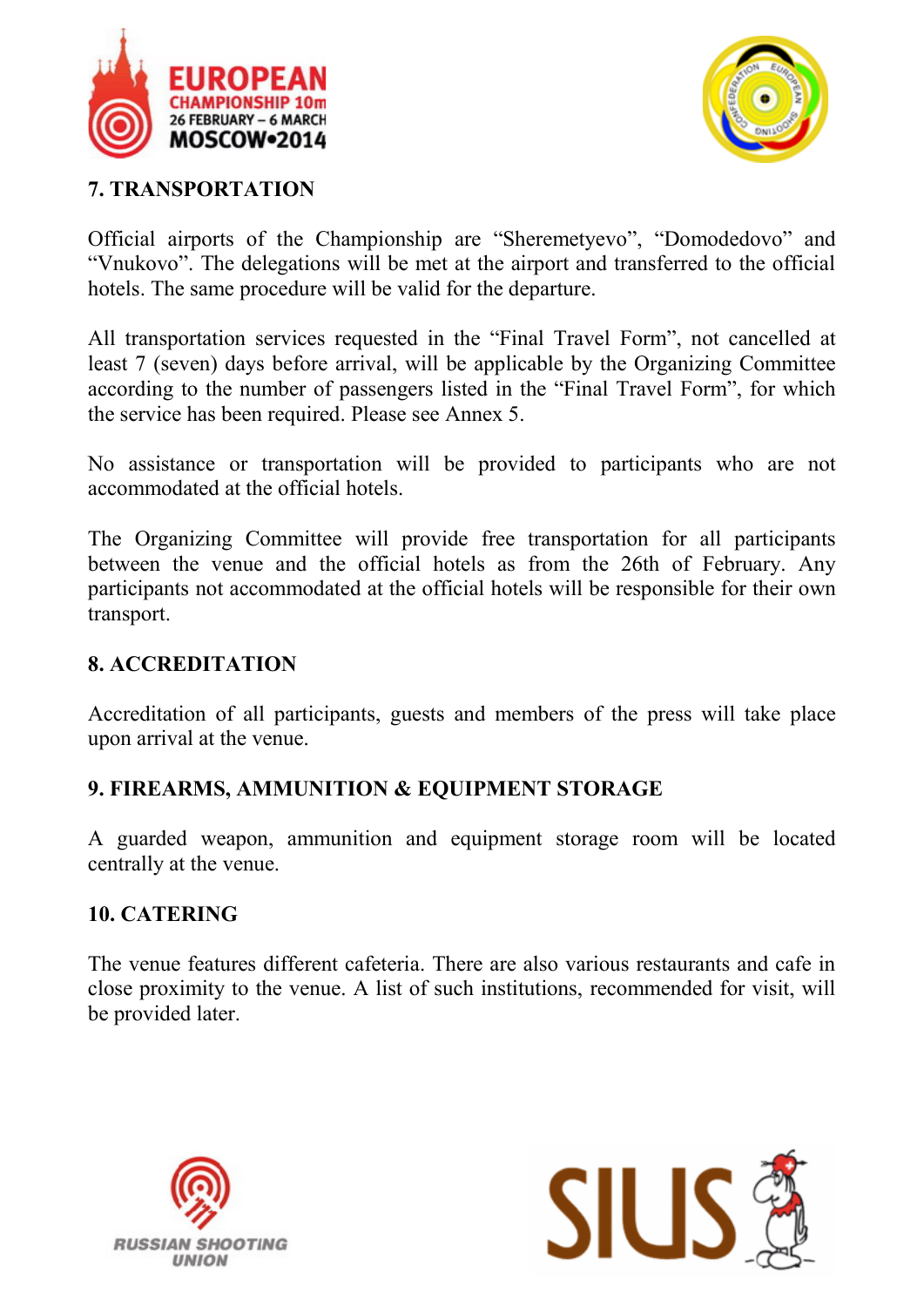



#### **11. DOPING CONTROL**

Doping tests will be conducted in accordance with the current ISSF Doping Regulations under the supervision of an ESC Doping Control Officer.

### **12. MEDIA**

Website: www.shooting-russia.ru – ech2014 special page (click on the top banner of the main page)

Facebook: European Championship 10m 2014

#### **Media relations**

All media representatives of the relevant ESC countries will be invited through the ESC member nations. All media representatives must submit a "Media Accreditation Form" to the Organizing Committee before attending the Championship. Please see Annex 9.

The Press Manager will be in charge of providing information and assistance to the media world.

In Media Relations the Organizing Committee will follow the ESC Guidelines for Media Representatives.

Media accreditation fee is **30**  $\epsilon$  (according to the ESC Guidelines for media representatives) should be paid to the same bank account as the Athletes fee given above in the Payment & Bank Details.

#### **TV signal**

The Organizing committee will fulfill its all obligations regards TV signal and signal for the ESC website according to the ESC guidelines.

#### **Onsite media facilities**

A Press Room will be equipped with all the facilities required: telephone and fax, computers with Internet connection, electrical outlets for laptops, copying machines, network printers, TV monitors, media information, start lists, results, bulletins etc. The venue features Wi-Fi Internet connections. Athletes may be asked for an interview and press conferences.



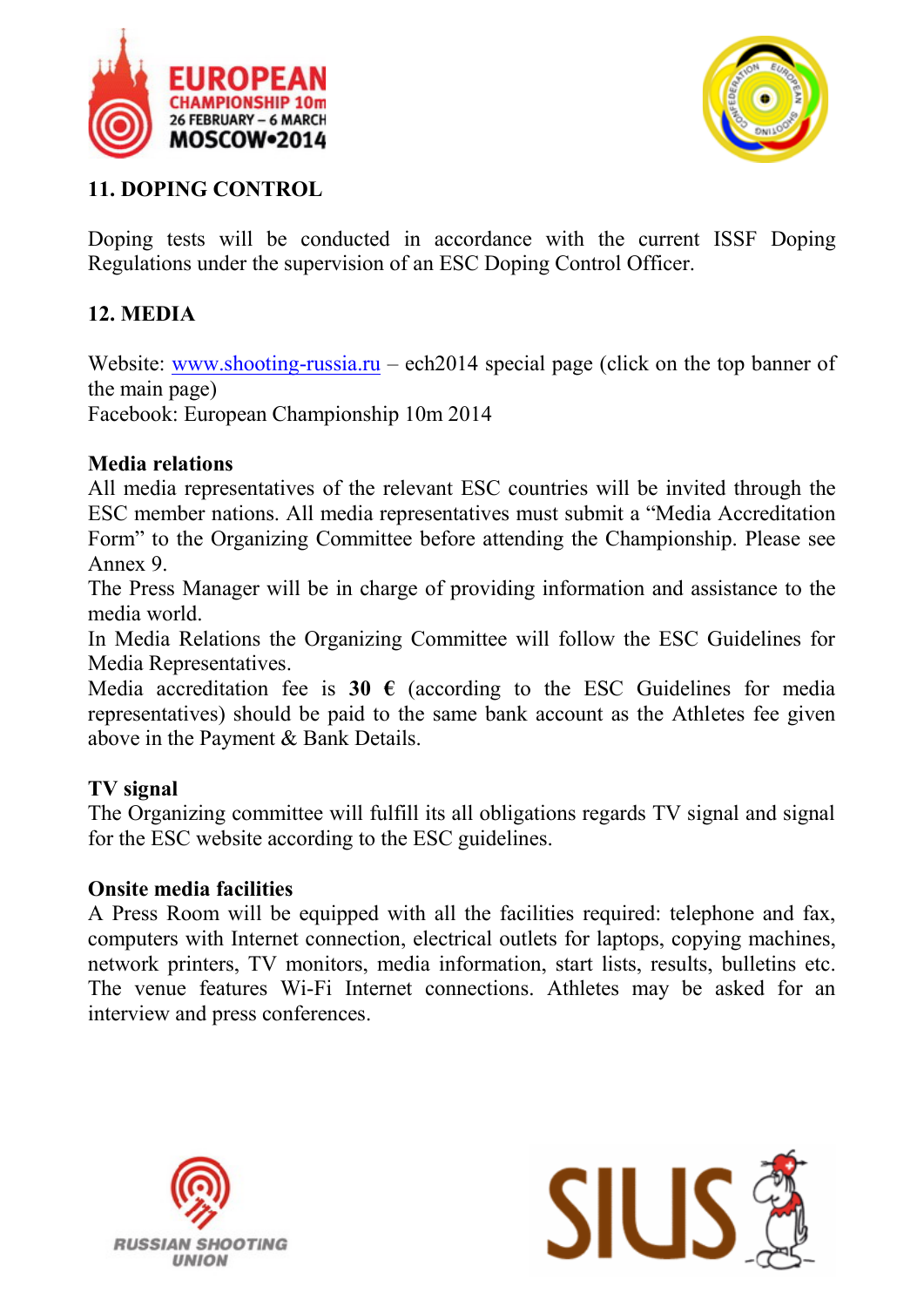



### **13. CEREMONIES**

Opening Ceremony – 28.02.2014 at 18:00 Closing Ceremony – 05.03.2014, after the last Final. Closing dinner – immediately after the Closing Ceremony. Additional information will be provided later.

### **14. NATIONAL ANTHEM & FLAG**

Each delegation is required to provide its own national anthem, abridged preferably (40 - 50 seconds) and 2 (two) flags (1x1.5 m approx.) needed for ceremonies and prize awards. A digital file with the anthem must be e-mailed to the Organizing Committee, no later than Monday the 27th of January. File format e.g. MP3. Flags can be sent by post to the Organizing Committee or delivered in person to the Event Office at the venue, no later than Wednesday the 26th of February at 12:00 pm.

# **15. CONTACTS**

**General Information (Visa, Accreditation, Travel Forms, Firearm and Ammunition)** International Relations Eugene Glagolev Tel.:  $+ 7-915-420-11-28$ E-mail: info@ech2014.com

**Media, exhibition zone and sponsorship** PR-manager Anna Borisova  $Tel: + 7-910-490-37-53$ E-mail: media@ech2014.com